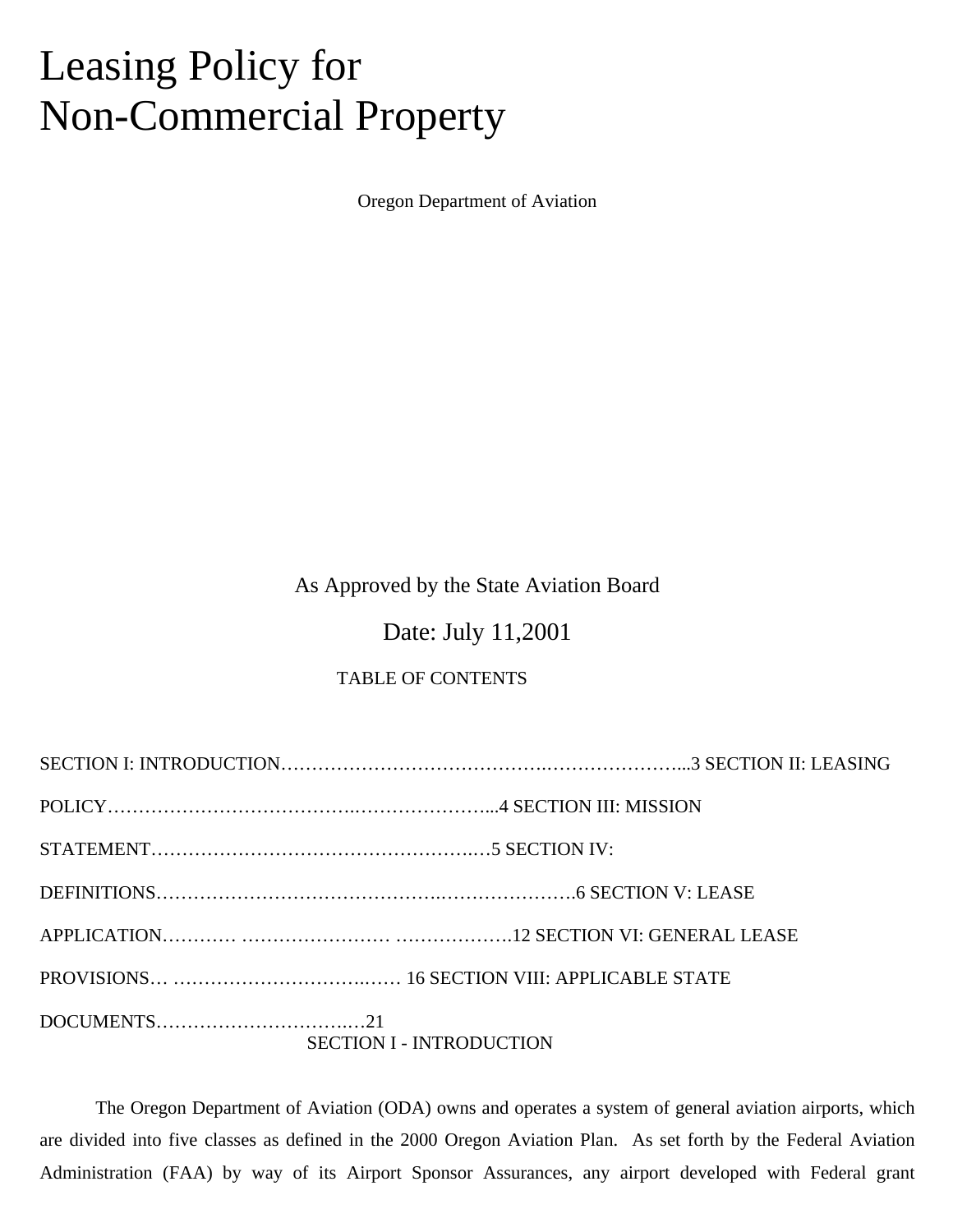assistance is required to operate for the use and benefit of the public and is to be made available to all types, kinds, and classes of aeronautical activity on fair and reasonable terms and without unjust discrimination. As sponsor of State-owned airports, ODA receives Federal airport development funding. This Leasing Policy for Non-Commercial Property will assist ODA in maintaining compliance with the Airport Sponsor Assurances, as not to jeopardize its ability to obtain future Federal airport development funding, as well as to provide for the fair and equitable treatment of all Airport non-commercial lessees and users. This Policy has further been developed to assist the ODA in competing fairly with other airports and to maintain fiscal responsibility of the assets entrusted to the Department by the citizens of the State of Oregon.

The purpose of this document is to establish a standardized system for the leasing and rental of Airport noncommercial properties, which will be utilized for all future lessees and users of the Oregon State-owned Airports, and to assist the ODA in maintaining compliance with the Federal Aviation Administration (FAA) Policies, Regulations, guidance documents and Advisory Circulars.

#### SECTION II - LEASING POLICY

This Leasing Policy for Non-Commercial Property document is intended to provide potential and current non-commercial lessees with an understanding of the policies and processes used by the State of Oregon Department of Aviation (ODA) when leasing non-commercial property. This document sets forth the parameters for leasing Airport land for non-commercial uses, and establishes the following purposes:

Maintain ODA's public-use Airports in a safe manner to ensure that the Airports can fulfill their role in the State's emergency response system

Preserve investments in the ODA's system of Airports and their level of service

Facilitate orderly management of the Airport(s)

Ensure provision of reasonable leasing procedures, ODA services, and consistent quality of facilities

Provide equitable and uniform treatment of all lessees and users

Advance aviation-related services on the Airport(s)

Assist ODA in the well-ordered development of all State-owned Airports

Ensure compliance with applicable laws, regulations, executive orders, policies, guidelines, and requirements as they relate to the application and acceptance of Federal Funds

Facilitate and foster good relations with Airport users, and surrounding communities and their residents Enable conformity with approved Airport Master Plans

Make State-owned Airports available for public use on reasonable terms and without undue discrimination Maintain a fee and rental structure with the goal of financial self-sustainability

Enable development and oversight of the Oregon Aviation Plan

Ensure economic growth by providing access to State, regional, and national markets

#### SECTION III - MISSION STATEMENT

The Oregon airport system is an important component of the State's overall transportation network, generating economic growth and enhancing livability throughout the State. The Oregon Department of Aviation has established this Leasing Policy for Non-Commercial Property to foster safe, efficient, and high quality facilities for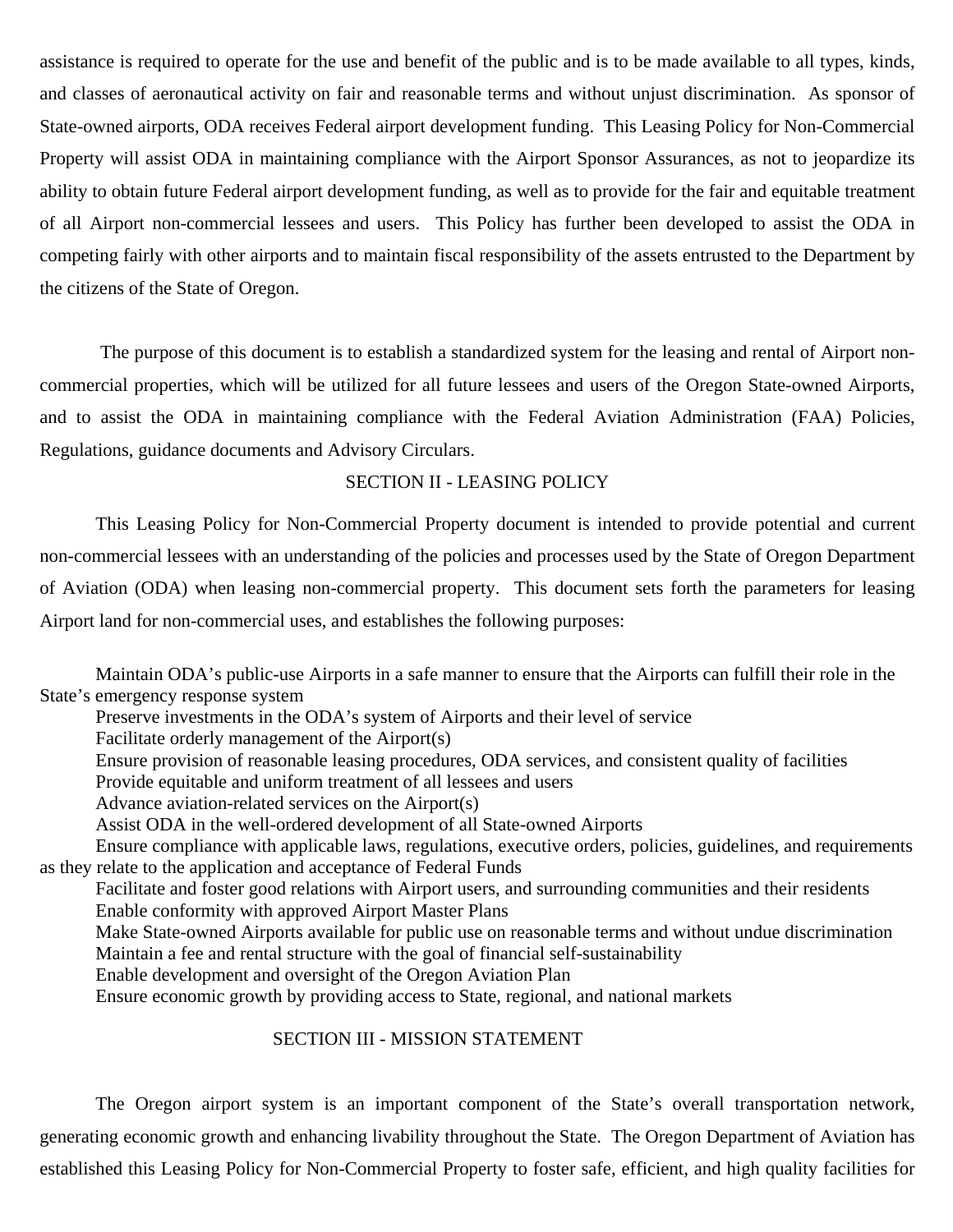the Airport users and lessees.

The Oregon Department of Aviation's goals are to:

Develop aviation as an integral part of Oregon's transportation network Increase air service and general aviation services in Oregon Create and implement strategies to protect and improve Oregon's aviation system Encourage aviation-related economic development Support aviation safety and education

A primary goal is to ensure the existing and future airport system will be adequate to meet the needs of all Oregon citizens and businesses relative to air mobility. SECTION IV - DEFINITIONS

All definitions contained in this section apply to the Oregon Department of Aviation Minimum Standards,

Rules and Regulations, Rates and Charges Policy, and Leasing Policies regarding State-owned Airports.

#### A. Aircraft

(1) Aircraft -means any contrivance used or designed for navigation of or flight in the air, but does not mean a one-person motorless glider that is launched from the earth's surface solely by the operator's power.

(2) Air Charter or Taxi - the commercial operation of providing air transportation of person(s) or property for hire either on a charter basis or as an air taxi operator.

(3) Aircraft Fuel -all flammable liquids composed of a mixture of selected hydrocarbons expressly manufactured and blended for the purpose of effectively and efficiently operating an internal combustion, jet, or turbine engine.

(4) Aircraft Operation -an aircraft arrival at, or departure from, the airport.

(5) Aircraft Owner -a person holding legal title to an aircraft, or any person having exclusive possession of an aircraft.

(6) Aircraft Parking and Storage Areas -those hangar and apron locations of the Airport designated by the ODA Director or Airport Manager for the parking and storage of aircraft.

(7) Based Aircraft - an aircraft which is physically located at the airport on a permanent basis, and whenever absent from the Airport, the aircraft is intended to be returned to the airport as its permanent base.

B. General

(1) Aeronautical Activity -any activity conducted at the Airport that involves, makes possible, or is required for the operation of aircraft, or which contributes to or is required for the safety of such operations. These activities include, but are not limited to, aircraft fueling, aircraft storage, aircraft owner- maintenance, and any other activities, which because of their relationship to the operation of aircraft can appropriately be regarded as an "aeronautical activity."

(2) Airport -means any area of land or water, within or without this state, that is used, or intended for use, for the landing and take-off of aircraft, and any appurtenant areas that are used, or intended for use, for airport buildings or other airport facilities or rights of way, together with all airport buildings and facilities located thereon.

(3) State-owned Airport – any airport owned and operated by the State of Oregon, Department of Aviation.

(4) ALP - the current Airport Layout Plan or drawing available for each of the Oregon State-owned Airports.

(5) Flying Club – a non-commercial and nonprofit entity organized for the purpose of providing its members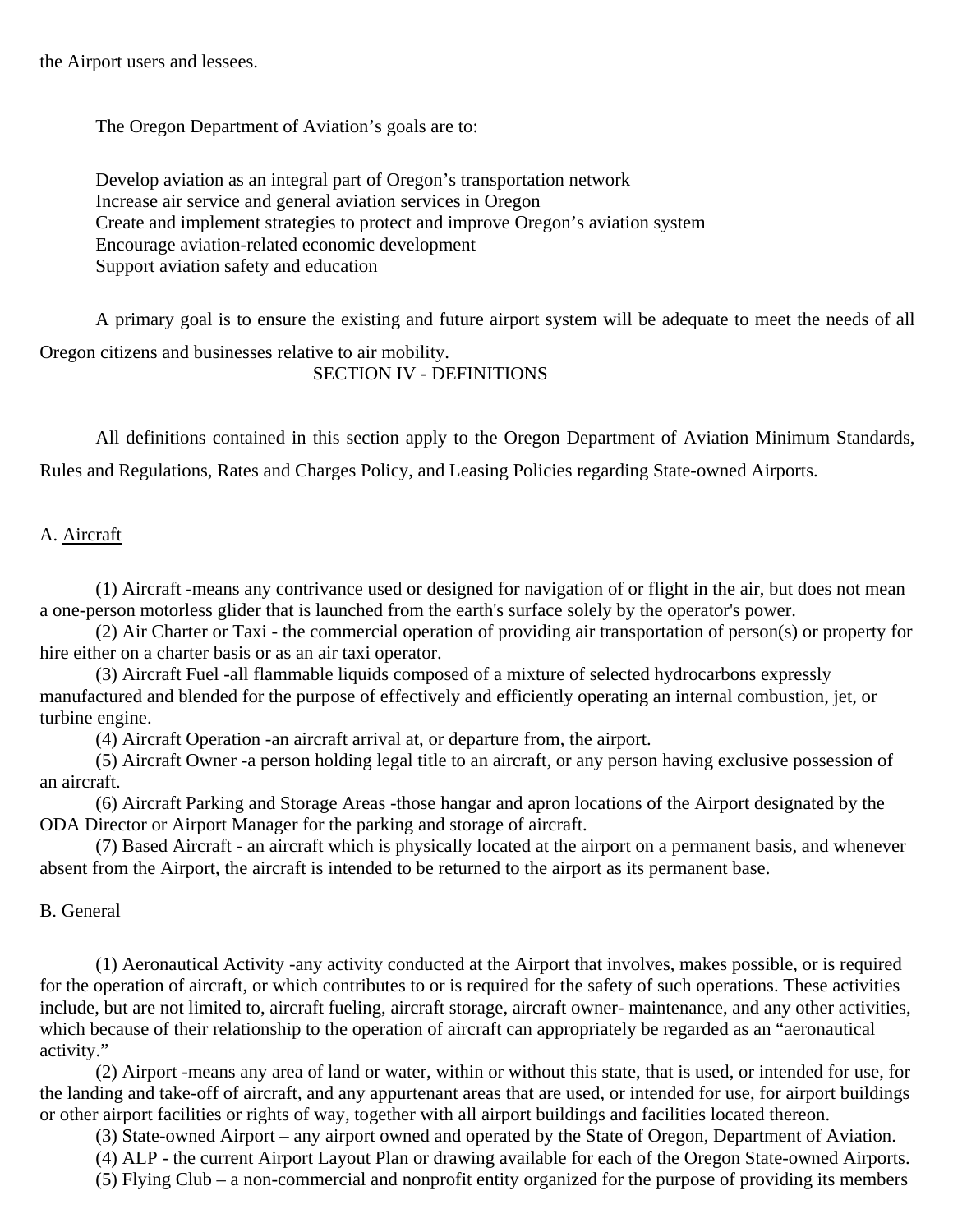with any number of aircraft for their personal use. The flying club shall be the aircraft owner, and the club may not derive greater revenue from the use of the aircraft than the cost to operate, maintain, and replace the aircraft.

(6) Exclusive Right - a power, privilege, or other right excluding or debarring another from enjoying or exercising a like power, privilege, or right. An exclusive right can be conferred either by express agreement, by the imposition of unreasonable standards or requirements, or by any other means.

(7) General Aviation - all phases of aviation other than aircraft manufacturing, military aviation, and scheduled or non-scheduled commercial air carrier operations.

(8) Hazardous Material – any substance, waste, or material which is toxic, explosive, corrosive, flammable, infectious, radioactive, carcinogenic, mutagenic, or otherwise hazardous and is regulated by any governmental authority, agency, department, commission, board, agency or instrumentality of the United States, the State of Oregon, or any political subdivision thereof, and the presence of which requires investigation, removal and/or remediation.

(9) Minimum Standards - the qualifications or criteria, which may be established by the Airport owner as the minimum requirements that shall be met by businesses engaged in on-airport commercial aeronautical activities for the right to conduct those activities. These "operating" Minimum Standards are different from and not related to the Airport "dimensional & layout" minimum standards described in the Oregon Administrative Rules 738, Division 20.

#### C. Governmental

(1) ODA - the Oregon Department of Aviation (formerly the Oregon Department of Transportation-Aeronautics Division) established by the Oregon State Legislature on July 1, 2000.

(2) Director -the duly appointed Oregon Department of Aviation Director or the Director's designee.

(3) Airport Manager – the designated individual appointed by the Director to administer and manage all operations of the Airport and Airport facilities, and to supervise all Airport projects or their designee.

(4) Airport Classifications -the five classifications of Oregon Airports as defined in the Oregon Aviation Plan dated February 2000:

(5) FAA -the Federal Aviation Administration.

(6) FAR - federal aviation regulations as published by the FAA.

| <b>CATEGORY</b>                                          | <b>SIGNIFICANT FUNCTION</b>                                                                                                                                                                               | <b>DESIGNATION CRITERIA</b>                                                                                                                                                                                                      |
|----------------------------------------------------------|-----------------------------------------------------------------------------------------------------------------------------------------------------------------------------------------------------------|----------------------------------------------------------------------------------------------------------------------------------------------------------------------------------------------------------------------------------|
| 1) Commercial Air Service<br>Airports                    | Accommodate scheduled major/national<br>or regional/commuter commercial air<br>carrier service                                                                                                            | Scheduled commercial air service                                                                                                                                                                                                 |
| 2) Business or High Activity<br><b>Aviation Airports</b> | Accommodate corporate aviation<br>activity including business jets,<br>helicopters, and other general aviation<br>activities.                                                                             | 30,000 or more annual operations,<br>of which a minimum of 500 are<br>business related (turbine) aircraft.<br>Business use heliports.                                                                                            |
| 3) Regional or General Aviation<br>Airports              | Accommodate a wide range of general<br>aviation users for large service areas in<br>outlying parts of Oregon. Many also<br>accommodate seasonal regional fire<br>response activities with large aircraft. | Generally less than 30,000<br>operations Geographically<br>significant locations with multiple<br>communities in the near service<br>area. Nearest Category I airport is<br>more than 90 minutes average travel<br>time by road. |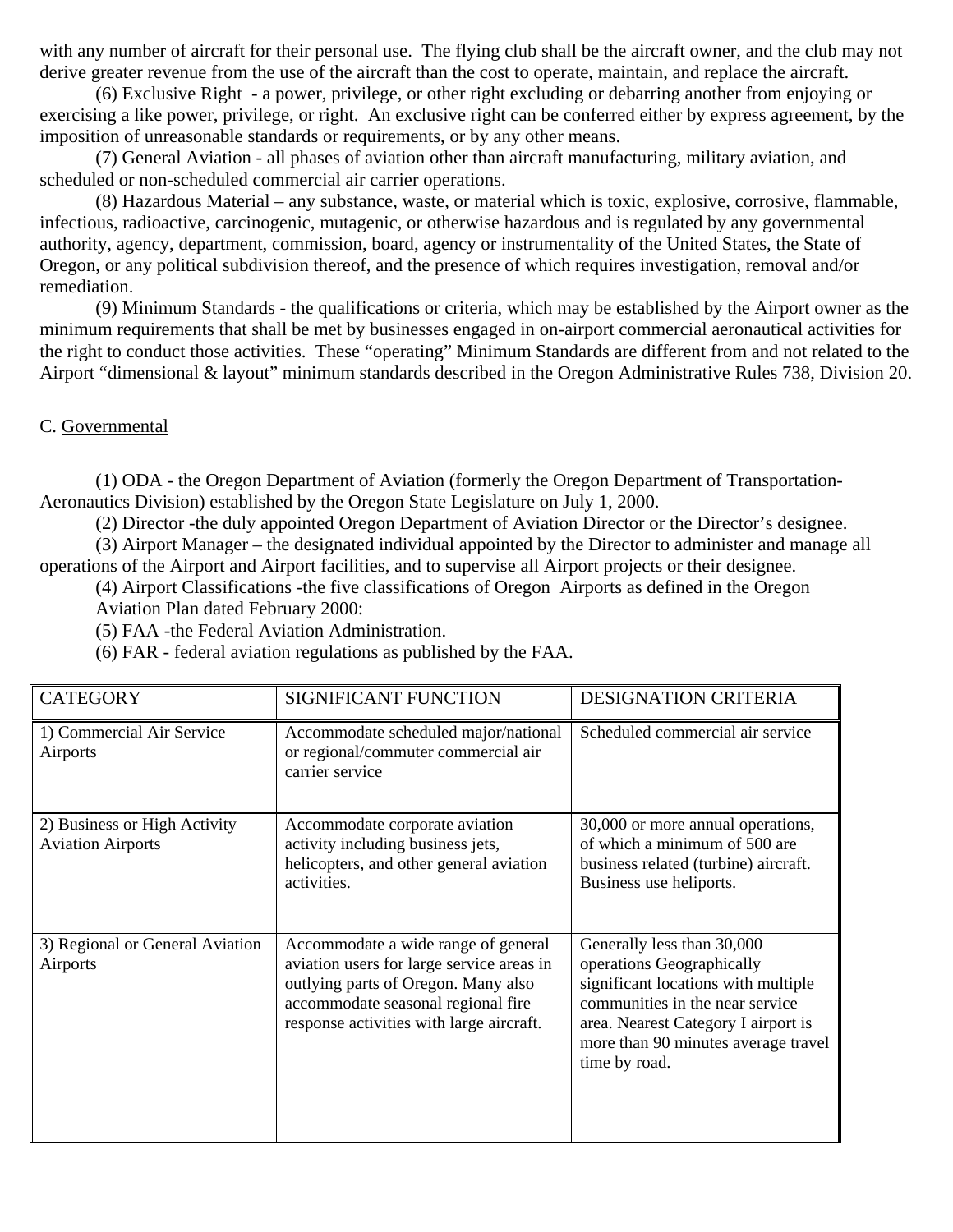| 4) Community General Aviation                       | Accommodate general aviation users                                                                                                                     | 2,500 or more annual operations or                                    |
|-----------------------------------------------------|--------------------------------------------------------------------------------------------------------------------------------------------------------|-----------------------------------------------------------------------|
| Airports                                            | and local business activities.                                                                                                                         | more than ten based aircraft.                                         |
| 5) Low Activity General<br><b>Aviation Airports</b> | Accommodate limited general aviation<br>use in smaller communities and remote<br>areas of Oregon. Provide emergency<br>and recreational use functions. | Less than 2,500 annual operations<br>and ten or fewer based aircraft. |

## D. Fueling

(1) Fueling or Fuel Handling -the transportation, sale, delivery, dispensing, or draining of fuel or fuel waste products to or from aircraft.

(2) Fuel Storage Area - any portion of the Airport designated by ODA as an area in which gasoline or any other type of fuel may be stored or loaded.

(3) Self-Service Fueling - the commercial operation of an unmanned stationary fuel tank and dispensing equipment for general use via a card reader. This includes the operation of anyone utilizing this type of equipment to provide fuel for sale or reuse.

(4) Self-Service -Individuals with approved fuel storage for use in owned aircraft only, or individuals dispensing fuel into aircraft they own from portable containers.

## E. Lease and Agreements

(1) Lease -the written contract between the Oregon Department of Aviation and a Lessee specifying the terms and conditions under which the Lessee may occupy and engage in non-commercial aeronautical activities from certain Airport facilities and/or property.

(2) Sublease - the written agreement stating the terms and conditions under which a third party leases space from a Lessee for the purpose of engaging in non-commercial aeronautical activities at the Airport.

(3) Lessee – any person with a lease to occupy space and engage in non-commercial aviation activities at the Airport. .

(4) Person -an individual, corporation, firm, partnership, association, organization, and any other group acting as an entity. t. Person includes a trustee, receiver, assignee or similar representative acting for or in place of lessee..

(5) Caretaker - a person under contract with ODA to oversee, inspect, and maintain specific Airport facilities and operations.

(6) Non-Commercial -aeronautical activities, including use of leased land to construct and use a hangar to store a personal aircraft, that are conducted personally by the lessee and do not involve the exchange of compensation with any party other than ODA.

## F. Infrastructure

(1) Airport Operations Area or AOA - the area of the Airport used for aircraft landing, takeoff, or surface maneuvering including hangars, navigation, and communication facilities.

(2) Airpark – a development or area not located on, but adjacent to, and with access to the AOA. Said area may include permanent residences, structures, and taxilanes.

(3) Roadway - any street or road whether improved or unimproved, within the boundaries of the Airport and designated for use by ground vehicles.

(4) Taxilane -the portion of the aircraft parking area used for access between taxiways and aircraft parking positions.

(5) Taxiway - a defined path established for the taxiing of aircraft from one part of the Airport to another.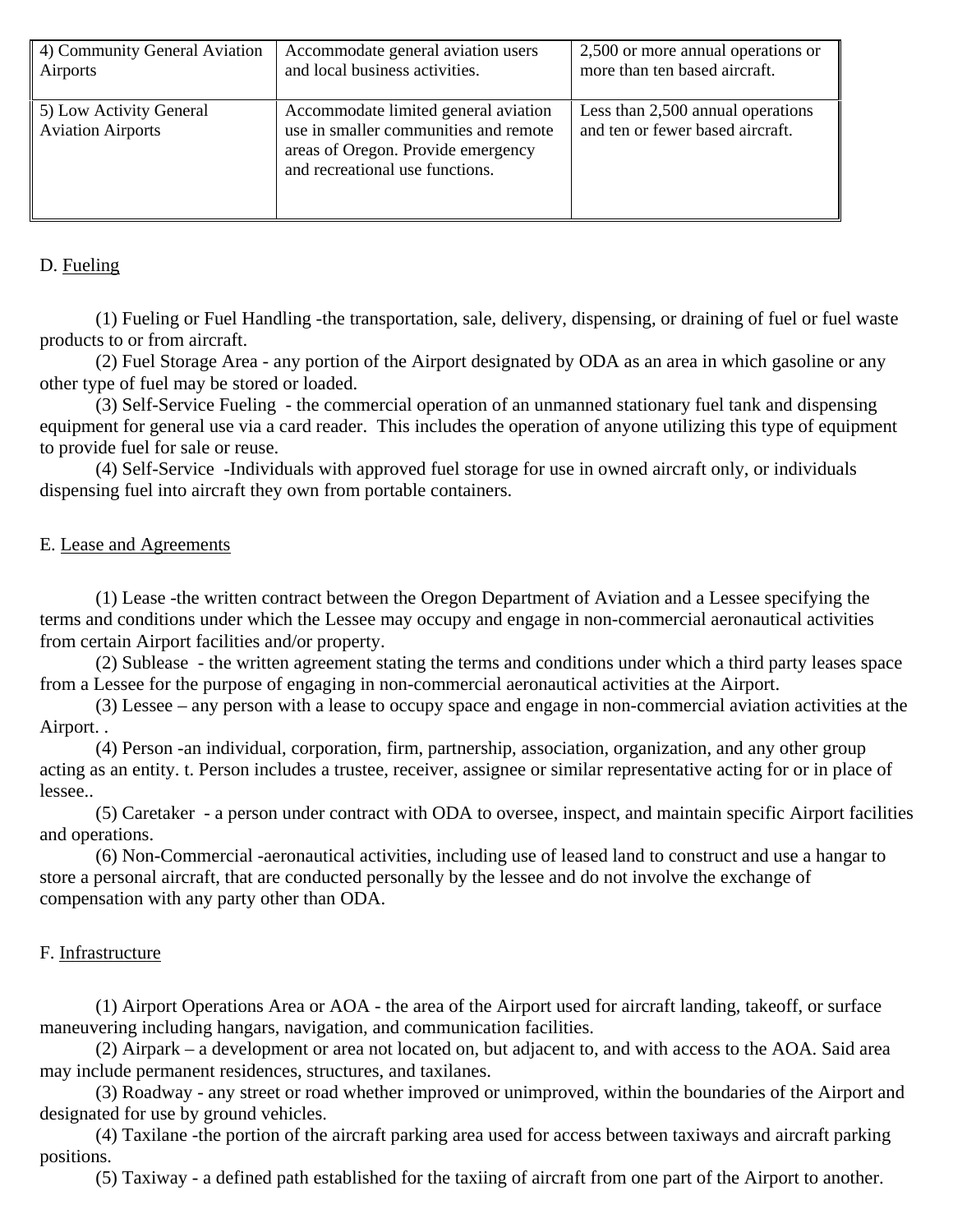(6) UNICOM - a two-way radio communication system operated by a non-governmental entity that provides airport advisory information.

(7) Vehicle Parking Area -any portion of the Airport designated and made available for the parking of ground vehicles.

# SECTION V – LEASE APPLICATION

### 5.1 Application

To obtain a non-commercial lease at a state-owned airport, a person shall submit a written application to ODA for review. The application shall be on the form provided by ODA. The

application shall include:

- 1 A detailed description of the scope of the proposed development.
- 2 A description of the means to be employed to accomplish the construction.
- 3 The legal name of the person applying to be the lessee and its business name (if applicable).
- 4 The names, addresses, and phone numbers of all owners, officers and directors.
- 5 The dates for commencement and completion of the proposed development.
- 6 Verification that pilot(s) and aircraft comply with State registration requirements.
- 7 A listing of all applicable FAA Certificates.

8 A layout (to scale) of the size, configuration, and location of the property proposed for occupancy and preliminary drawing(s) of the building(s) and improvements to be constructed, together with identification of vehicle parking areas. Drawings shall be legible and reproducible with clearly defined dimensions. Each drawing shall be on paper not less than 8.5 inches x 11 inches in size.

ODA may request a metes and bounds legal description of lease property boundaries. For proposed agreements

to lease (or requests for assignment of) existing structures and improvements, application shall include a

description of the site based on ODA records.

9.The number of initial projected aircraft to be stored in the proposed structure.

10. The prospective lessee is responsible for providing any required infrastructure to support their proposed use of the site, at the lessee's expense. The prospective lessee shall provide to ODA prior to any construction, occupancy or use of the site written confirmation that all required services have been or will be installed (power, water, fire suppression, sewer, etc). Services must comply with local government and ODA requirements.

5.1.2 Hangar Occupancy

All hangars, whether constructed by the lessee or leased from ODA, shall be used as a base for at least one aircraft registered with the State, or at least one aircraft currently being repaired, modified or constructed. Any aircraft being repaired, modified or constructed must show progress towards an airworthy condition over a twelvemonth period, or the lessee shall make arrangements to vacate the leased property, or transfer ownership to a qualified lessee approved by ODA within 30 days of written notice by the ODA.

If any non-commercial lessee occupying a property with a hangar structure exceeds a period of 180 days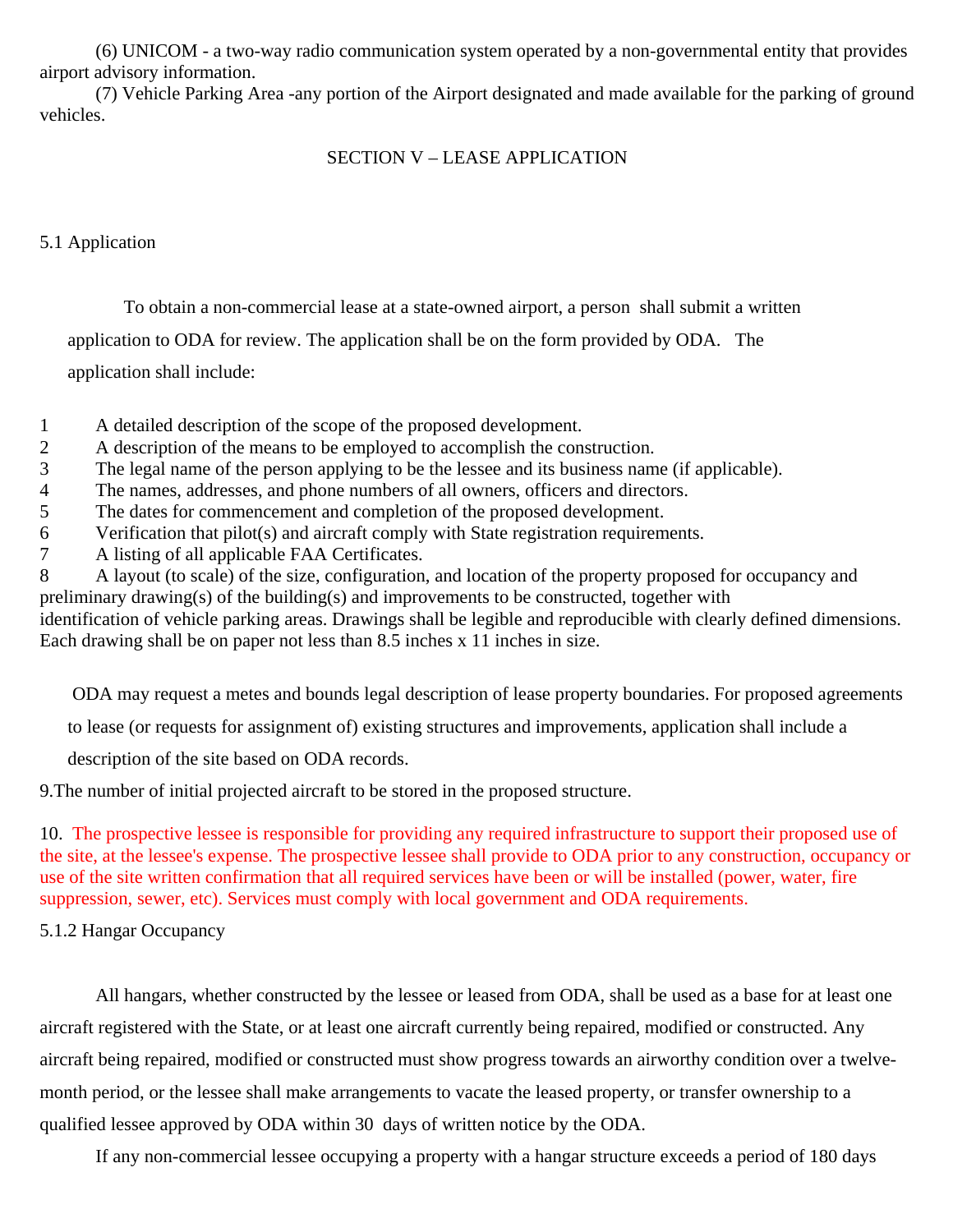without having an aircraft based in the hangar, lessee shall make arrangements to vacate the leased property, or transfer ownership to a qualified lessee approved by ODA within 30 days of written notice by the ODA.

## 5.2 Financial Responsibility

Lease applicants who will be constructing leasehold improvements shall provide ODA evidence, in a form acceptable to ODA, of its ability to supply proof of the applicant's financial ability to complete the project, in one of the following forms:

- A. A performance bond in the amount equal to the cost for constructing the proposed improvements. The performance bond may be supplied by a contractor.
- B. An irrevocable letter of credit guaranteeing funds to complete the project.
- C. An escrow agreement administered by a title and escrow company.
- D. A trust administered by a commercial bank.

At its option, ODA may require the prospective lessee to obtain one of the above documents as proof of financial responsibility to complete the project.

5.3 ODA Review of Application

ODA shall review the application and financial responsibility documentation and determine whether to approve or deny the application. The decision shall be made in writing to the applicant.

ODA may deny any application if it is determined that

(A) the proposed construction would create a safety hazard at the Airport or the surrounding community.

(B) the Applicant does not meet the qualifications, standards, and requirements of ODA or exhibit adequate financial responsibility or capability to undertake the proposed construction.

(C) the granting of the application will require ODA to expend funds, or supply labor or materials, in connection with the proposed activity or construction, or will result in a financial loss (or hardship) for the Airport.

(D) no appropriate, adequate, or available site or buildings exist to accommodate the application.

(E) the proposed development is not consistent with the Airport Master Plan, and/or Airport Layout Plan (ALP), or the development time line for the Airport.

(F) the development or use of the area requested by the Applicant is likely to result in congestion of aircraft or buildings, or will unduly interfere with operations or activities of any present operator or lessee on the Airport and/or prevent adequate access to the assigned lease area of any present lessee and/or operator.

(G) the Applicant has failed to make full disclosure, or misrepresented or omitted material facts in the application or in supporting documents.

(H) the Applicant or a principal of the Applicant, has a record of violating the rules, regulations, statues, ordinances, laws, or orders of any other Airport, FAA regulations, or any other rules, regulations, statues, ordinances, laws, or orders applicable to the Airport.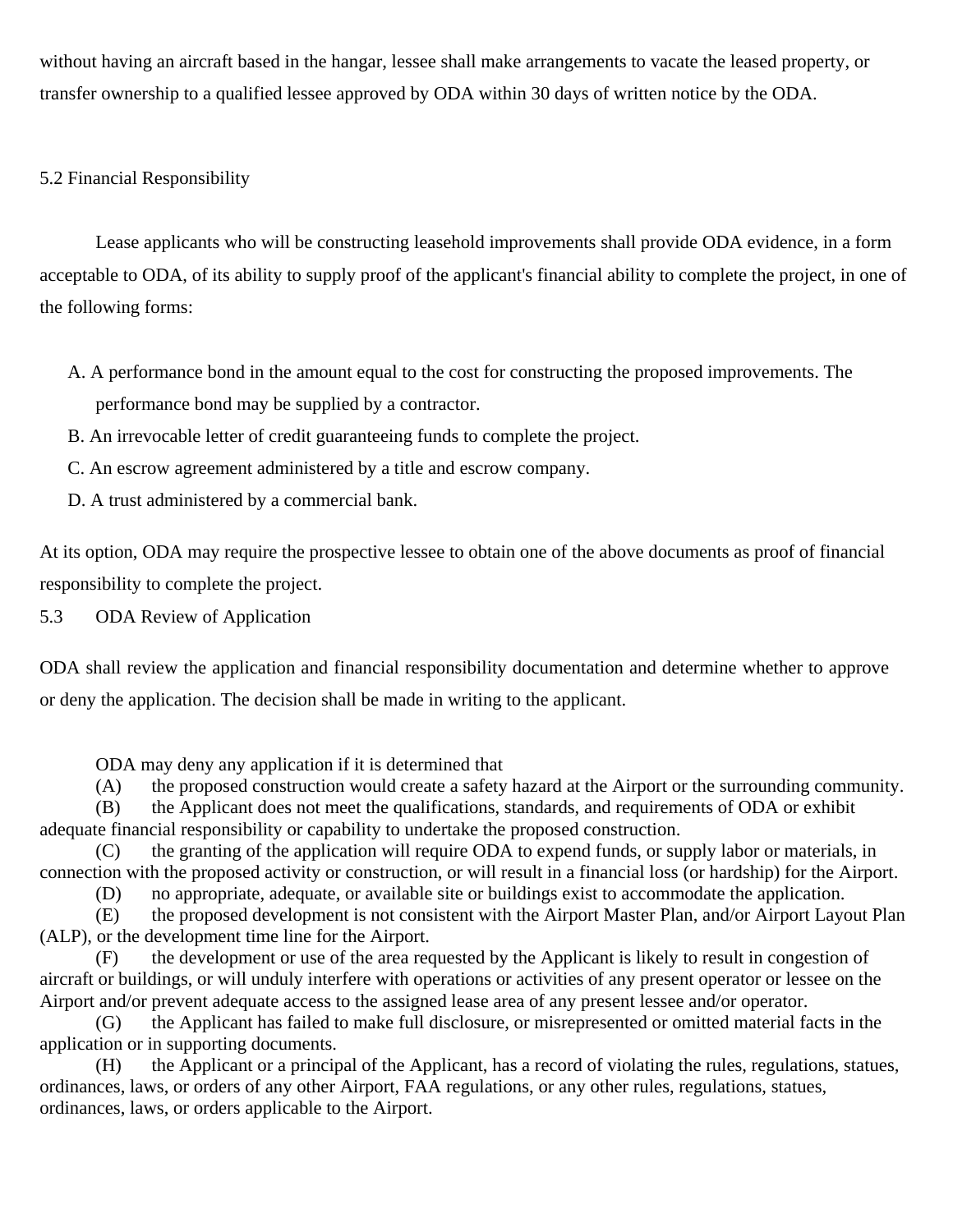- (I) the Applicant or a principal of the Applicant has defaulted in the performance of any other agreement with the State.
- (J)

the Applicant cannot provide applicable insurance in the amounts and type required by ODA for the proposed development.

(K) Applicant's development and/or operation could be detrimental to the Airport.

SECTION VI - GENERAL LEASE PROVISIONS

# 6.1 Property Lease

If ODA has approved the lease application, ODA shall provide the Applicant with copies of the Minimum Standards, Airport Rules and Regulations, Rates and Charges Policy, and Leasing Policy for Non-Commercial Property, Applicant shall also be provided a Draft Non-Commercial Lease for review. This Draft Non-Commercial Lease will include, but not be limited to the following details:

- Description of leasehold as provided from ODA records
- Term of lease
- All fees and charges associated with occupying and operating on the premises
- Payment procedures relating to fees and charges
- Approved activities
- Prohibited activities
- Maintenance requirements
- Restrictions on hazardous substances
- Default and penalty provisions
- Remedies on default
- Procedures for vacating premises
- Insurance required
- Names and addresses of responsible parties
- Information on all taxes, liens and utilities
- Compliance with FAA regulations
- Aircraft registration requirements/pilot registration
- Construction or alteration procedures
- Landscaping
- Fire Prevention
- ODA entry onto premises
- Compliance with laws
- Termination of lease provisions
- Termination for Airport development
- Transfer of Airport ownership
- Bankruptcy
- Ingress and Egress to Property
- Sale of Improvements
- Lease Renewal Options
- 6.2 Lease Term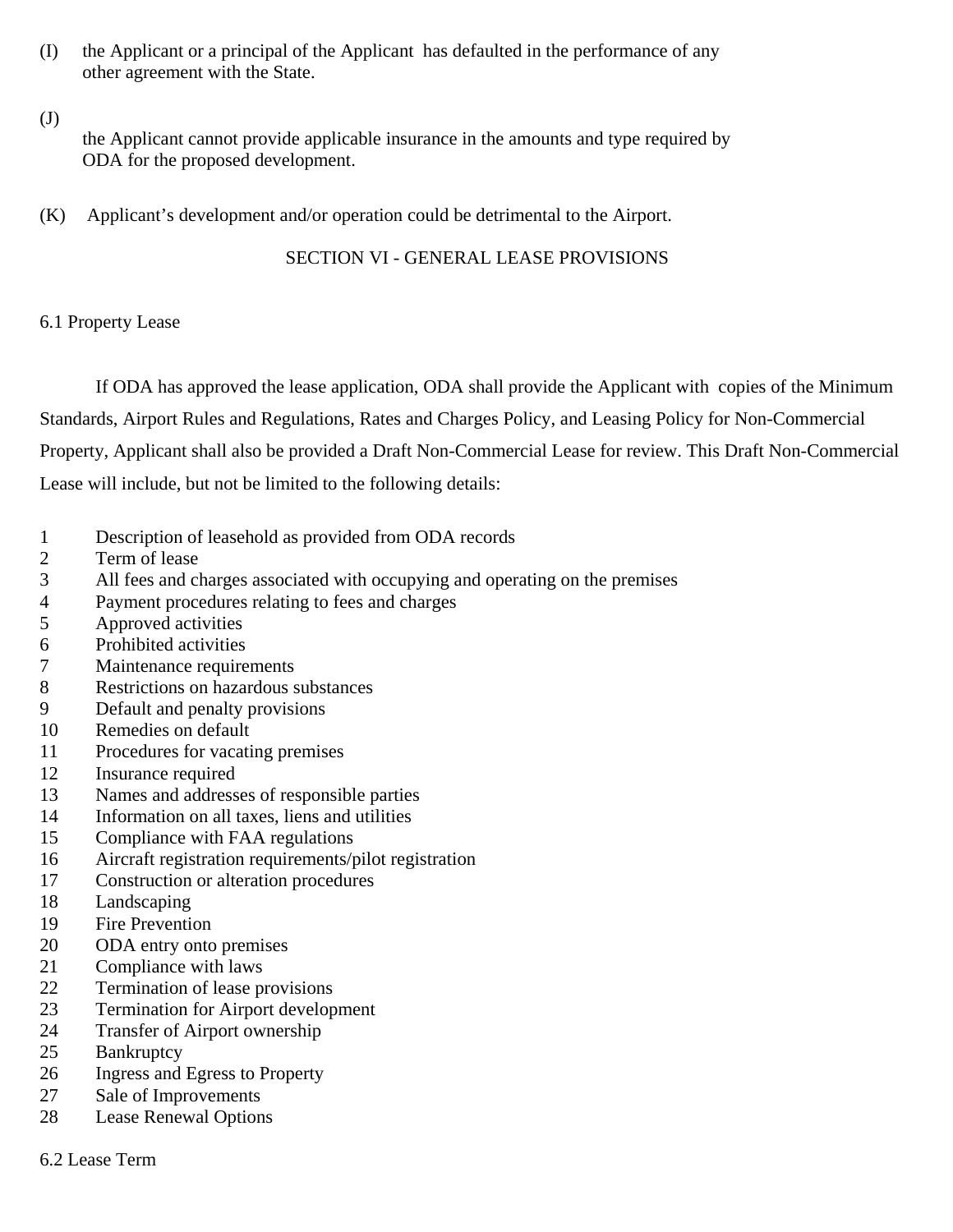The Base Term for non-commercial leases will be no longer than twenty-five (25) years. If the lessee requests a renewal, ODA may agree to renew the lease, consistent with this section, for one five year period, or other period that, together with the period of the base term lease, does not exceed 30 years.

At the expiration of the Base Term and any renewals, Lessee may request a new lease. If ODA determines that the lease premises are not required for other airport uses, Lessee has met its obligations under the terms of the preceding lease, and ODA otherwise finds that a new lease is appropriate, ODA may negotiate a new lease. The duration of the new lease shall be at ODA's option.

Each renewal or new lease following the base term lease shall incorporate all current terms and conditions for leases and any special terms ODA deems necessary based on the particular circumstances of the lessee and leased property.

If ODA determines that a renewal or new lease will not be offered, ODA may require Lessee to remove any structures at Lessee's cost at the expiration of the Base Term, any renewal term or new lease term.

#### 6.2.1 Lease Renewals

ODA may grant the renewal request if the following conditions are met:

- A. The existing lease is not in default;
- B. Any improvements to the premises are structurally sound and capable of safe and legal occupancy for the remaining term of the renewal period;
- C. Lessee files a written notice with ODA stating that Lessee has complied with A. and B. above and intends to exercise its renewal. ODA will provide the form of written notice upon request. The notice must be filed not later than 120 days prior to the expiration of the Base Term.
- D. ODA will inspect lessee's improvements for condition and appearance in accordance with ODA's standards for maintaining clean, safe and attractive facilities at the Airport. Items considered will include, but not be limited to, siding and exterior finish, roofing, doors and structural framing. If ODA determines from its inspection that the improvements may not be structurally sound, ODA may require lessee to obtain an inspection by a certified inspector at Lessee's expense to verify the condition of the structure. Any deficiencies noted by ODA's inspection or further structural inspection may be required to be corrected as a condition of Lessee's renewal.

If corrections cannot be completed prior to the expiration of the current lease term, Lessee may request in writing that ODA approve additional time to make the corrections, and ODA shall not unreasonably withhold approval of the request. ODA and Lessee may enter into the renewal, subject to the written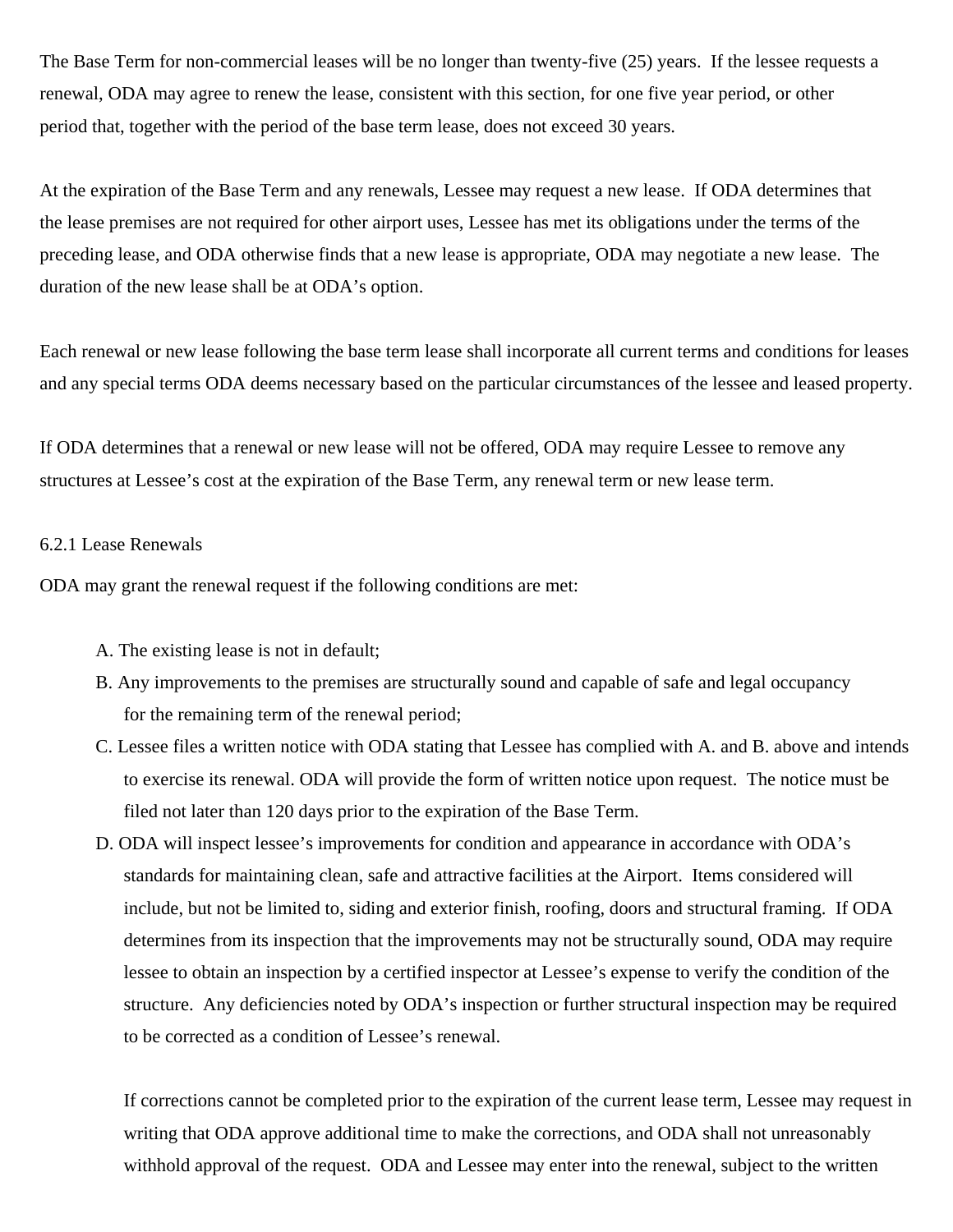commitment of Lessee to complete the repairs within a specified period. Failure to make the repairs within the specified period may be cause for immediate termination of the renewal term.

ODA may grant the request for a new lease, subject to the policies of this section, if the conditions described above to qualify for a lease renewal are met. The length of the term of a new lease following a base term lease and any renewal shall be at ODA's discretion.

#### 6.2.2 Termination for Default or Airport Development

(A) In the event of termination for default by Lessee, Lessee has two options, either of which must be completed within 120 days of the date of lease termination. Lessee may sell the lease improvements to a buyer who is able to enter into a lease with ODA. As an alternative, within that same period Lessee may remove the improvements at Lessee's expense and restore the premises to their original condition. Lessee shall pay basic rent for any post-termination occupancy, until another buyer has entered into a lease agreement with ODA or until the premises are restored to their original condition.

(B) If ODA makes a determination, in accordance with the airport master plan and FAA-approved Airport Layout Plan, that the leased premises are required for airport development, it shall offer to Lessee an alternative site if such other suitable space is available on airport property. If no other site is available or Lessee chooses not to relocate, the lease may be terminated by either party. Upon termination, Lessee shall vacate the premises upon 120 days written notice by ODA to buy out the remaining base term of the lease. If Lessee's lease is not a base term lease, then ODA will not pay compensation for lease termination.

The base term buy-out will be determined by amortizing the construction cost of the hangar (or other improvement) over the base term of the lease factoring in straight-line depreciation and adjusted for inflation based on ODA'S periodic rental increases. ODA will purchase each remaining year of the base term according to the amortization/depreciation schedule.

#### 6.2.3 Sale of Improvements

ODA will not allow assignment or sublease of any non-commercial lease. However, if lessee desires to sell the improvements, ODA will consider entering into a new lease with the buyer of the improvements. The buyer must meet all requirements imposed on any lessee with a non-commercial lease. If the buyer qualifies to obtain a lease, ODA will offer a lease with the terms, conditions and rates then in effect. The term of the new lease will be determined by ODA, consistent with the policies in 6.2 (Lease Term) and 6.2.1 (B, C and D).

The original lessee's lease will remain in full force and effect until ODA and the buyer of the improvements have entered into a new lease. The original lessee must comply with all terms and conditions of the lease until the new lease is executed and in effect. At that point, the original lease is automatically terminated by mutual agreement of the parties.